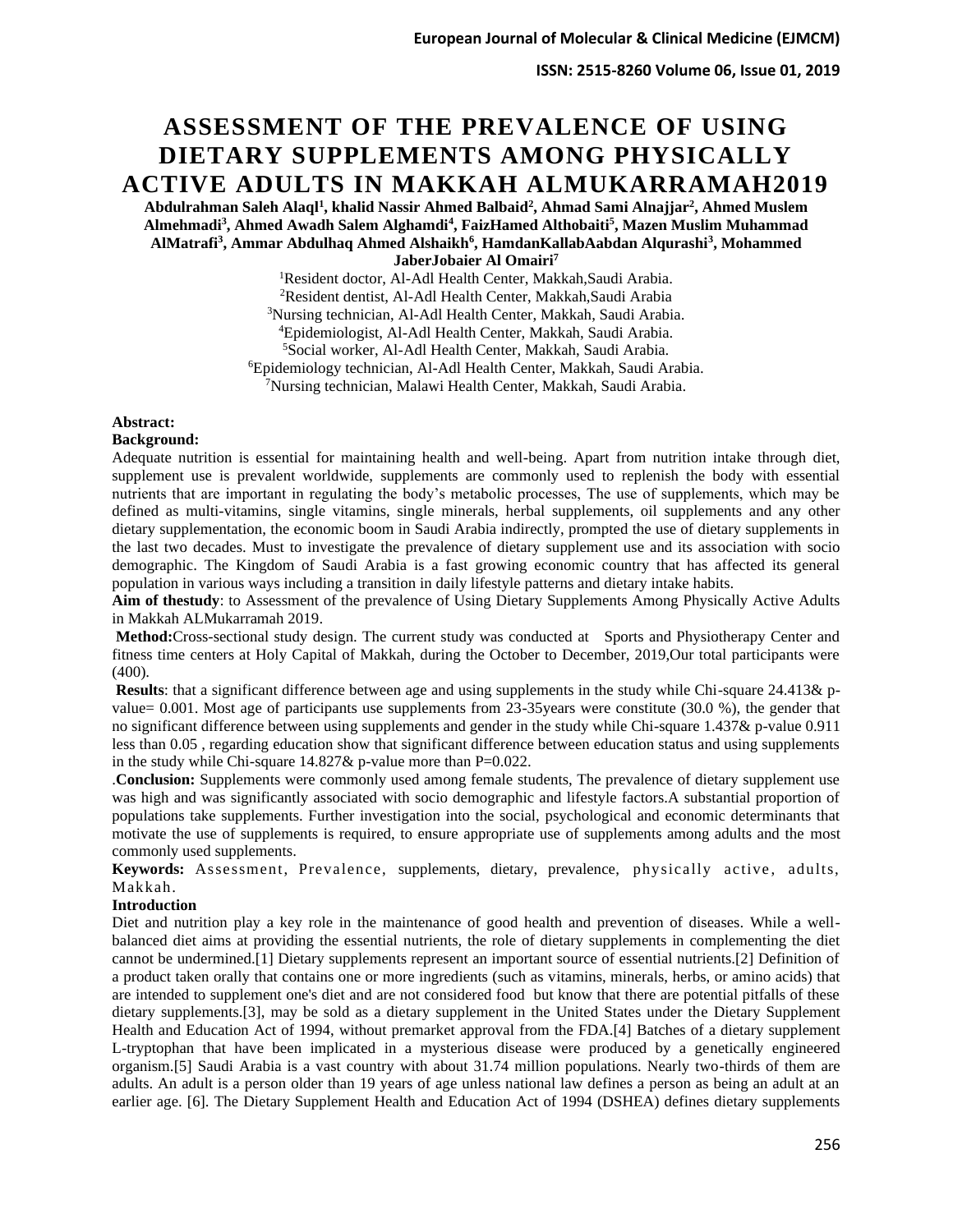## **ISSN: 2515-8260 Volume 06, Issue 01, 2019**

as products, not drugs, that contain an ingredient intended to supplement the diet. They include vitamins, minerals, and other less familiar substances; as herbals, amino acids, and enzymes.[7] They often contain 100% or more of the daily need of one or more nutrients.[8,9] However, supplements should not replace the variety of foods that are important to a healthful diet. Unlike drugs, supplements are not intended to treat, diagnose, prevent, or cure diseases.[10]. Sports dietary supplements are out there purchasable publicly places as well as sports clubs. Though there's uncertainty relating to their safety, several gymnasium members World Health Organization often see consume them.[11,12,13]

There is a requirement to speak risks to the general public and convey a message that each active substance might need edges however may also have adverse effects on health .The public's risk perception is influenced by personal, psychological, environmental and social factors. So as to speak the danger, there's a requirement to require the danger communication approach to make an interactive method of exchanging information and opinions among people, teams.[14] The use of dietary supplements may be for general nutritional purposes or for specific purpose such as sports, high endurance exercise, etc. They may be used in pregnancy, aging and, prevention of diseases. The benefits of DS are evident when used in recommended dose and as directed [15, 16].

Aging is often accompanied the middle of hyperbolic nutritionary risk which will cause or exacerbate health conditions. Undernutrition in older adults may be because of reduced energy and food intake, biological changes within the systema alimentarium, medical and psychological conditions, polypharmacy, and social problems like economic condition and therefore the inability to buy and prepare meals.[17,18,19]. Any product labeled as a "supplement," according to Food and Drug Administration (FDA), indicates that its contents and the claims on the label have not been evaluated or validated by the FDA. It well documented that the use of some of these products may lead to critical health injury. It means that the regular users are at risk resulting from taking various categories of DSs intended for athletic improvement.[20,21]dietary supplement (DS) use is widespread, with over 1/2 adult's news use, and also the highest use rumored in older adults. DSs can give nutrients that will be lacking or inadequate within the diet and may facilitate older adults meet counseled intake targets. DSs is also required to fulfill nutrient necessities, significantly for nutrients that don't seem to be omnipresent within the food provide, like D[22,23,24]

# **1.2 Literature Review**

The study by Alfawaz and colleagues in Saudi female students highlighted maintenance

of healthy hairs and recovery in an illness/injury, as major reasons for use of such products[25]. Similar reasons were also reported by Nigerian and Indian students[26,27] also a cross-sectional study, published in Journal of Nutrition and Metabolism in April 2017 was conducted in Riyadh among regular gymnasiums. The aim of study to determine the prevalence of DSs use. A validated structured questionnaire used. The study showed that 113 (37.8%) individuals out of 299 participants were DSs users. This consumption was less frequent in females than males (16.4% versus 44.7%) The most ordinarily used supplements were whey protein (22.1%), multivitamins (16.8%), amino acids (16.8%), omega 3 (11.5%), and creatine (11.5%). The causes for taking dietary supplements were to improve body shape (47.7%), increase health (44.2%), and improve performance (41.5%).[22,28] In a Japanese study, there was an inclining trend when it came to prevalence based on study years [29]. This was similar to anothe study reported among female Saudi students as the supplements were commonly used [25,30]. In another study in female students studying in medicine college at university, a high prevalence of vitamin and minerals supplement use 44% was reported [31].

 In 2013, the Journal of Nutrition and Metabolism had published an article targeted to understand the patterns of using DSs among professional athletes in Saudi Arabia. A questionnaire conducted and distributed to three locally famous football clubs. The researcher studied 103 participants, 93.3% of them were using DSs and only 45.9% of that users were professionally advised. 88.7% used sports drinks while just 26.5% took amino acids.[32,33] .

Atthe same time, a previous study in male colleges at this university highlighted a high prevalence of multivitamins use [16]. Most students reasoned general health and well-being for supplement use. This was in line with the findings of study conducted in male students at university [4]. Contrastingly, Pakistani undergraduate students reasoned physician recommendation for consuming such

products [34].

Journal of Family and Community Medicine have published a cross-sectional study in early 2017 about nutrition and hormones among Gyms' Attendees in Riyadh to assess the prevalence of supplements use and their types and to obtain the main reasons of that enhancement. The researcher used self-administered questionnaire proceeded at gyms in Riyadh that were selected randomly from different sectors. Out of a total of 457 randomly selected volunteers, approximately 47.9% of the sample reported an intake of nutritional supplements while 7.9% said that they took hormones. Protein powder massively consumed by 83.1% of the participants . Almost 16.8% of supplement users had noticed some side effects, and 25.7% of those had quit taking them because of adverse effects. Only half of the hormone users (54.2%) reported that they had had medical checkups. The dominant source of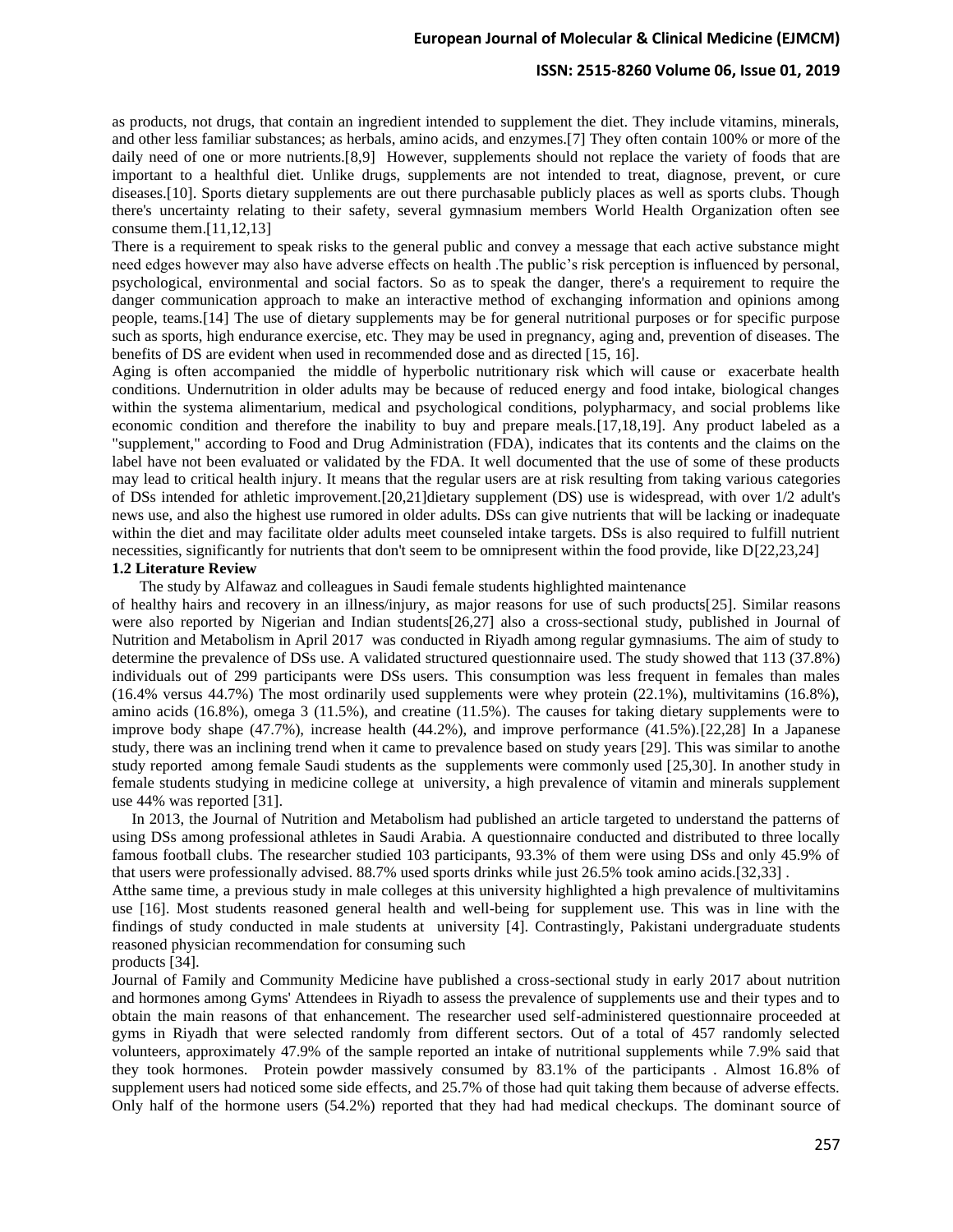## **ISSN: 2515-8260 Volume 06, Issue 01, 2019**

information on the supplement and hormone use was non-health professionals. Friends being the primary source (40%) of knowledge on the application of hormones . The method of nutritional supplements significantly associated with BMI, duration of daily exercise, and following a special diet. There was an apparent association between DSs consumption and hormone use[35]

### **2. Rationale .**

 The pervasiveness of SDS use among competitors however infrequently talks about or looks at between the hazard impression of center individuals, coaches, and dietitians, who speak to the physically-active general population, in regards to SDS.

 The researcher is joined several fitness centers in Makkah in the last years. She noticed that DSs were widely used between adult gymnasiums. The researcher failed to lay a hand on previous studies conduct the same subject among athletes In Makkah Al Mukrramah city. Moreover, studies that carried out in this field in our country the Kingdom of Saudi Arabia are insufficient and were performed only in Riyadh, the capital of Saudi Arabia. Previous studies showed the high prevalence of DSs consumption with lack of professional background.

#### **2.1 Aim of the study :**

 To Assessment of the prevalence of Using Dietary Supplements Among Physically Active Adults in Makkah ALMukarramah 2019

#### **2.2 Objectives**

- ➢ To assessment the prevalence of using dietary supplements among physically Active adult .
- ➢ To understand the concept of their DSs misuse.
- ➢ To allocate the most common types of DSs consumed

## **3. Methodology :**

### **3.1 Study design:**

Cross-sectional study design on estimation of Prevalence of Using Dietary Supplements among Physically Active Adults

#### **3.2 Study Area**

 The study will be carried out in the city of Makkah Al-Mokarramah Makkah is the holiest spot on Earth. It is the birthplace of the Prophet Mohammad and the principal place of the pilgrims to perform Umrah and Hajj. It is located in the western area in Kingdom of Saudi Arabia and called the Holy Capital. Contains a population around 1.578 million. This study was conducted in fitness time centers .The Holy capital, Makkah Al-Mukarramah city. Makkah Al-Mukarramah had all services such as Health, Education, Electricity, Municipality, and Transportation and it reflects a diversified demographic profile with a considerable portion of the population comes from rural descent, while others come from an urban one. This difference translates into biological, socioeconomic and lifestyle differences in the Makkah population.

#### **3.3 Study Sampling :**

The number of registered adults at fitness centers in main sectors in Makkah AlMukrammah is a total of 5300, which considered the total population of interest. 1810 (34%) were female, while 3510 (66%) were male. Assuming that, the prevalence of DSs consumption among adult trainees is 50%. Confidence level is: (95%) Error: (7%). Therefore, by stratified sampling technique the required sample size will be total of 400 participants.

#### **3.4 Study population:**

Adult gymnasiums between 19 and 65 who are training in different fitness centers in main sectors in Makkah Al-Mukrramah2019 .

# A. **Inclusion criteria:**

 $\triangleright$  All healthy male and female gymnasiums between <25 and >55 years of age at the time of study training in fitness time, elite, and curves centers.

## B. **Exclusion criteria:**

- ➢ Training coaches .
- ➢ Participants below 25 years of age or over 55 years .
- ➢ Participants with chronic diseases or any health problem .

#### **3.5 Sampling technique:**

Simple random generator used to select centers randomly from sectors around Makkah AlMukrramah. During the period of data collection, 2019, the researcher has been distribute a validated questionnaire to every adult gymnasium who fit into the inclusion criteria by non-probability convenience sampling technique till she obtains the required sample size over a period of three month.

#### **3.6 Data collection tool (instrument)**

 A validated self-administered questionnaire will be used. That would include demographic characteristics such as age, gender, education and occupation, marital status, health status, smoking status, sleeping length and dietary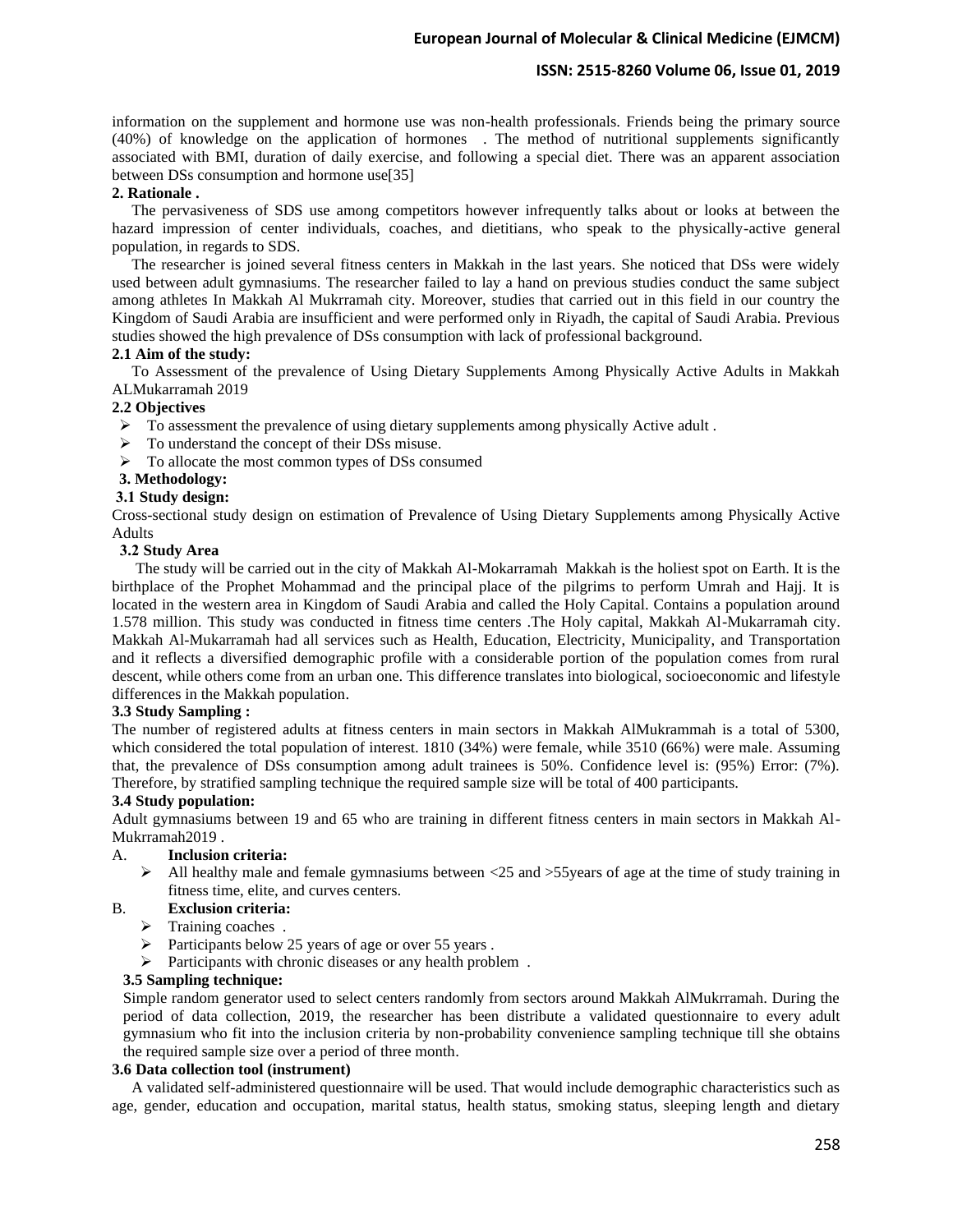## **ISSN: 2515-8260 Volume 06, Issue 01, 2019**

habits. In addition, it would include exercise-related features like duration, frequency, and type of exercise. Moreover, that form will contain questions concerned with DSs used such as type, duration of use, source of information, and purpose of consumption.

The questionnaire has be constructed in Arabic language to be validated by two consultants, and then it has be distributed and filled by participants.

## **4. Data Collection technique :**

During the period of data collection, the researcher has be go to the selected female fitness centers. She has been collect data from eligible gymnasiums, by distributing the questionnaire to athletic adults while they are in the training area. Each questionnaire hasbe filled by an exerciser, and then the researcher will collect the questionnaires immediately after filling.

The researcher will seek the help of male facilitator in the selected male fitness centers. He will collect the data by the same technique followed in the female centers.

### **4.1 Study variables:**

# **A. The depended variables are:**

➢ DSs consumption propagation among adult gymnasiums.

## **B. The in-depended variables are:**

- ➢ Age ,Gender , Nationality ,Marital status , Education level ,Occupation, Income, BMI, Health status , Smoking status ,Type of Diet.
- $\triangleright$  Sleeping hours:
- ➢ Duration of being physically active (years):
- ➢ Type of exercise:
- $\triangleright$  Frequency of training (days per week):
- ➢ Type of DSs used:
	- $\checkmark$  Vitamins: Vitamin B, C, D, E, Multivitamins, Iron.
	- ✓ Fish oil: Omega3, 6 , Whey Protein , Amino acids , Createin , Collagen , Caffeine , Coenzymes , Herbs , ,Hormones , Slimming supplements , Other.
- ➢ Form of supplement: Energy drinks , Health bars , Powders, Bills , Gummies , Other.
- ➢ Reasons of using: Recovery , Prevent injury , Lose weight ,Improve performance , Improve health , Appearance , Other.
- ➢ Knowledge about dose: Recommended dose , Maximum dose , Toxic dose.
- ➢ Awareness of side effects.
- ➢ Source of Information: Online, Magazine, Commercial advertising, Friends, Gym colleagues, Coach, Physician, Dietician, Academic journal, other.

### **4.2 Data entry and analysis**

Data hasbe entered into a personal computer and has be analyzed by using Statistical Package for Social sciences (SPSS24). Necessary statistical tests such as Chi-square, T-test, and other appropriate tests will be used. A p- value of less than 0.05 has be adopted for statistical significance.

### **4.3 Pilot study/pretesting**

The researcher has been perform a pilot study on <25adult gymnasiums training in "Fitness way' center (out of the study), to test the tool, the methodology, and the environment. Necessary changes will be made accordingly.

# **4.4 Ethical considerations:**

- ➢ Research ethics committee approval has be obtained.
- ➢ Permission from higher authorities including public health administration and fitness centers' directors hasbe obtained.
- ➢ All collected data hasbe kept confidential.
- ➢ All participants will sign a formal consent after being informed about the objectives of the study.
- $\triangleright$  Acknowledgments of the supervisor, participants and family members for their role in the research process.
- ➢ Awareness sessions and materials would be provided.

## **4.5 Relevance & expectations:**

- ➢ Increase awareness of the risk of DSs misuse among adult gymnasiums.
- ➢ Decrease possible side effects of non-professional DSs consumption.
- **4.6 Budget** :It will be self- funded

**5. Result :Table (1):**Distribution of the demographic characteristicsdata (age, gender, Marital status, Education, Occupation and Income, BMI, Smoking)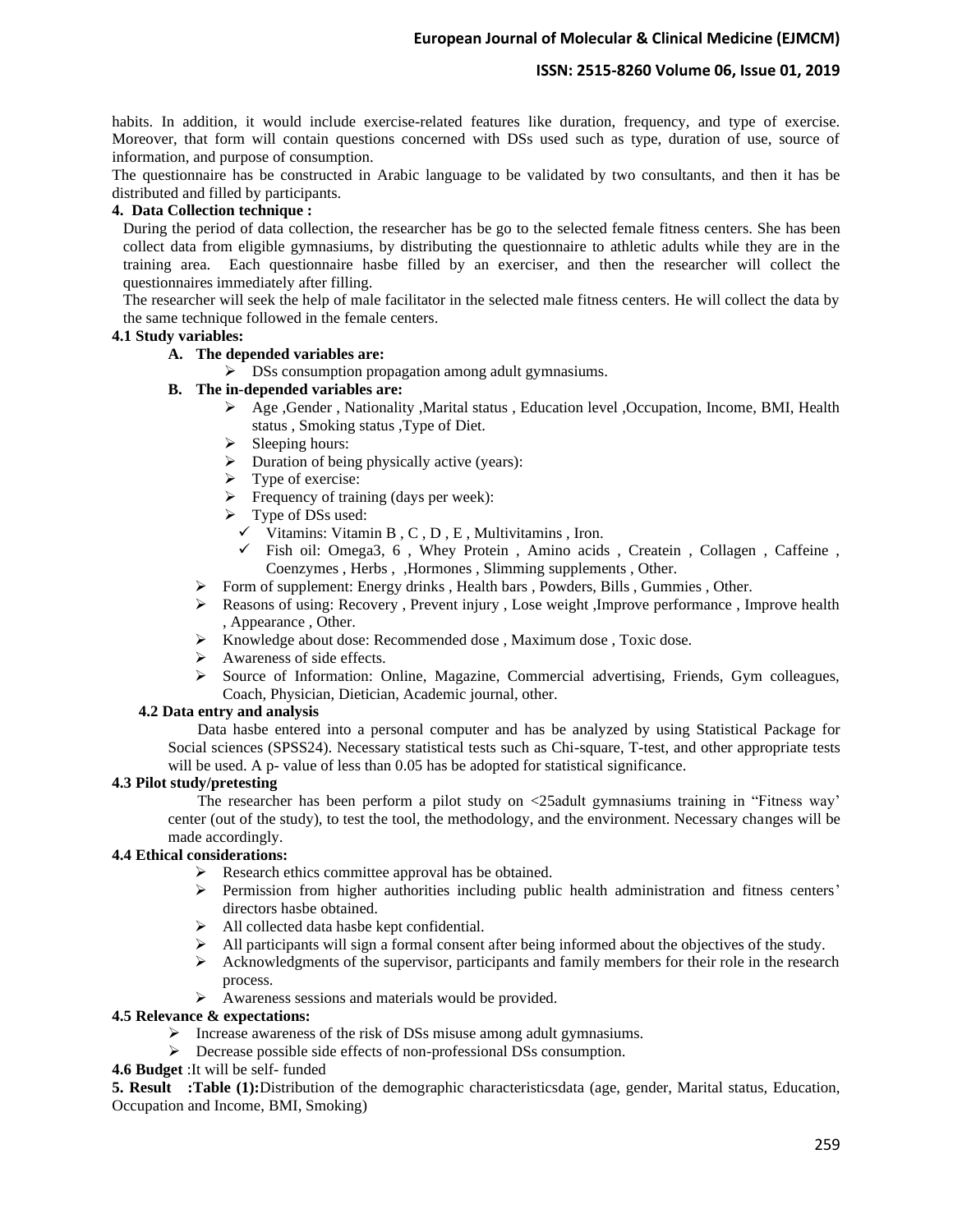# **ISSN: 2515-8260 Volume 06, Issue 01, 2019**

|                           | ${\bf N}$        | $\frac{0}{0}$ |
|---------------------------|------------------|---------------|
| Age                       |                  |               |
| <25                       | 80               | 20            |
| $25 - 35$                 | 132              | 33            |
| $35 - 45$                 | 92               | 23            |
| $45 - 55$                 | 60               | 15            |
| $>55$                     | 36               | 9             |
| Range                     | $23 - 65$        |               |
| Mean+SD                   | $36.12 + 12.181$ |               |
| Gender                    |                  |               |
| Male                      | 292              | 73            |
| Female                    | 108              | 27            |
| Marita status             |                  |               |
| Married                   | 272              | 68            |
| Single                    | 128              | 32            |
| <b>Education</b>          |                  |               |
| Illiterate                | 36               | 9             |
| Primary certificate       | 44               | 11            |
| Middle School certificate | 72               | 18            |
| Secondary certificate     | 48               | 12            |
| diploma                   | 76               | 19            |
| <b>BA</b>                 | 104              | 26            |
| Postgraduate              | 20               | 5             |
| Occupation                |                  |               |
| Yes                       | 308              | 77            |
| N <sub>o</sub>            | 92               | 23            |
| <b>Income</b>             |                  |               |
| $<$ 5000                  | 152              | $38\,$        |
| 5000-10000                | 188              | 47            |
| >10000                    | 60               | 15            |
| <b>BMI</b>                |                  |               |
| Underweight               | 116              | 29            |
| Normal                    | 92               | 23            |
| Overweight                | 80               | $20\,$        |
| Obese                     | 112              | $28\,$        |
| <b>Smoking</b>            |                  |               |
| $\mbox{Non}$              | 196              | 49            |
| Yes                       | $204\,$          | 51            |

Age In our study, the majority age period of 25-35years (33.0 %) constitutes the most common period In our study, while the age period of 35-45years represents (23.0%). Gender, the majority of our study are male gender in our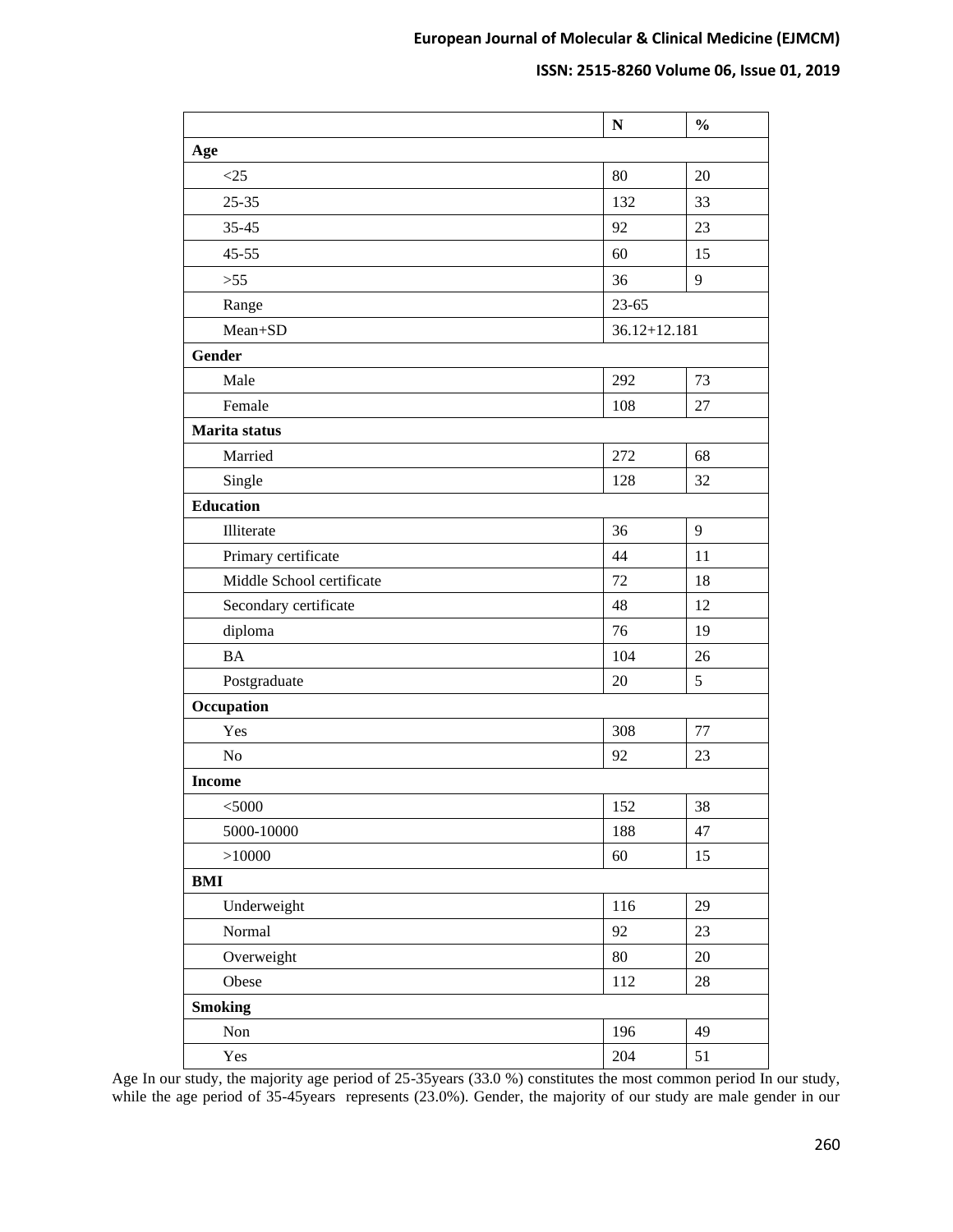## **ISSN: 2515-8260 Volume 06, Issue 01, 2019**

study was (73.0 %) while female were (27.0 %) of cases. Marital status, in our study the majority of participant is married 68.0 % while the single were 32.0 %. Education Level, the majority of our participants were at BA were constitutes (26%), followed by diploma were constitutes (19.0%). Occupation, in our study the majority were employees' yes 77.0 % while the not employees was 23.0%. Income, in our study Income from 5000-10000 SR were 47.0% , while <5000 SR were 38.0%. Related to BMI the majority of our participants were having Underweight constitutes (29.0%), followed by Obese BMI participants were constitute (28.0%). While increase BMI (obese) were constitutes 26.4 %. Smoking, the majority of our participants were yes smoker constitutes (51.0%). The followed by non-smokers were constitutes (49.0%).

**Table (3):-** The Distribution for (food system, average hours of sleep during the day, how long have you practiced sporting, the exercises you are doing and rate your exercise during the week) and(using any supplement and Food supplements used) in study group in study group.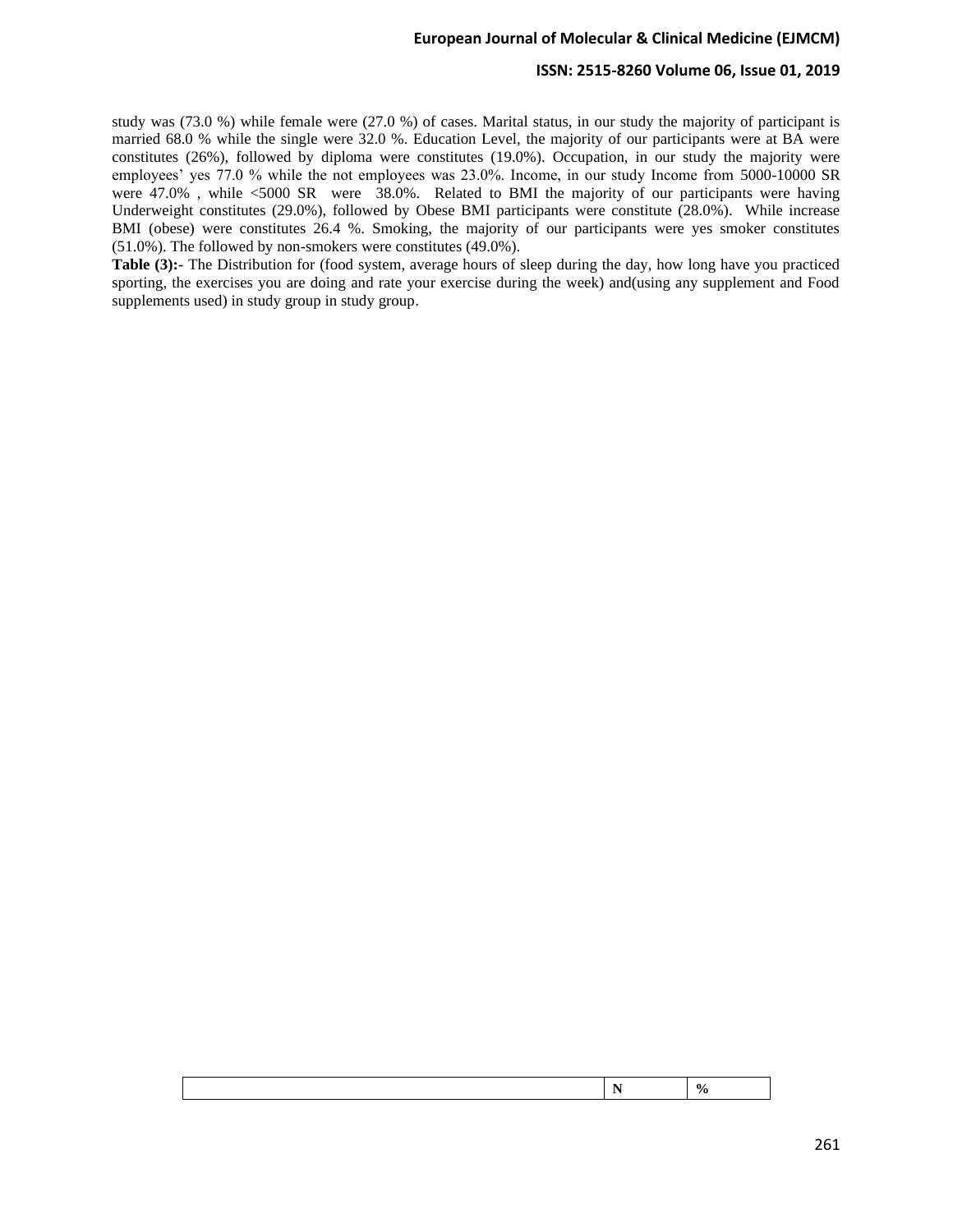## **ISSN: 2515-8260 Volume 06, Issue 01, 2019**

| Food system                           |         |                  |  |  |  |
|---------------------------------------|---------|------------------|--|--|--|
| Do not follow                         | 184     | 46               |  |  |  |
| Follow a healthy diet                 | 216     | 54               |  |  |  |
| Average hours of sleep during the day |         |                  |  |  |  |
| Less than 7 hours                     | 164     | 41               |  |  |  |
| From 7-9 hours                        | 212     | 53               |  |  |  |
| More than 9 hours per day             | 24      | 6                |  |  |  |
| How long have you practiced sporting? |         |                  |  |  |  |
| less than one year                    | 120     | 30               |  |  |  |
| 1-5years                              | 152     | 38               |  |  |  |
| More than 5 years                     | 88      | 22               |  |  |  |
| I rarely do it                        | 40      | 10               |  |  |  |
| The exercises you are doing           |         |                  |  |  |  |
| Cardio exercises                      | 112     | 28               |  |  |  |
| Resistance exercises                  | 64      | 16               |  |  |  |
| Stretching exercises                  | 52      | 13               |  |  |  |
| <b>Mixed Exercises</b>                | 172     | 43               |  |  |  |
| Rate your exercise during the week    |         |                  |  |  |  |
| Less than 3 days per week             | 160     | 40               |  |  |  |
| $3-5$ days                            | 180     | 45               |  |  |  |
| More than 5 days                      | 60      | 15               |  |  |  |
| Do you use any supplement?            |         |                  |  |  |  |
| Yes                                   | 340     | 85               |  |  |  |
| N <sub>o</sub>                        | 60      | 15               |  |  |  |
| Food supplements used                 |         |                  |  |  |  |
| Vitamin B                             | 28      | $\overline{7}$   |  |  |  |
| Vitamin C                             | 16      | 4                |  |  |  |
| Vitamin D                             | 24      | 6                |  |  |  |
| Vitamin E                             | 8       | $\overline{c}$   |  |  |  |
| Multivitamins                         | 128     | 32               |  |  |  |
| Iron                                  | 20      | 5                |  |  |  |
| Omega 3                               | 40      | 10               |  |  |  |
| Omega 6                               | 8       | $\mathbf{2}$     |  |  |  |
| Whey protein                          | 48      | 12               |  |  |  |
| Amino acids                           | 24      | 6                |  |  |  |
| Creatine                              | $\,8\,$ | $\overline{2}$   |  |  |  |
| Collegians                            | $8\,$   | $\sqrt{2}$       |  |  |  |
| Caffeine                              | 12      | $\mathfrak{Z}$   |  |  |  |
| Herbs                                 | $8\,$   | $\sqrt{2}$       |  |  |  |
| Hormones                              | 12      | $\mathfrak{Z}$   |  |  |  |
| Weight Loss Supplements               | $\,8\,$ | $\boldsymbol{2}$ |  |  |  |

 Food system, the Most participants follow a diet a healthy were constitutes (54.0%) while not follow a healthy diet were constitutes (46.0%). Average hours of sleep during the day, the majority of our participants sleep per day from 7-9 hours was (53.0 %). While the sleep per day less than 7 hours were (41.0%).How long have you practiced sporting, the majority of our participants were do sporting from 1-5 years were (38.0%) followed by less than one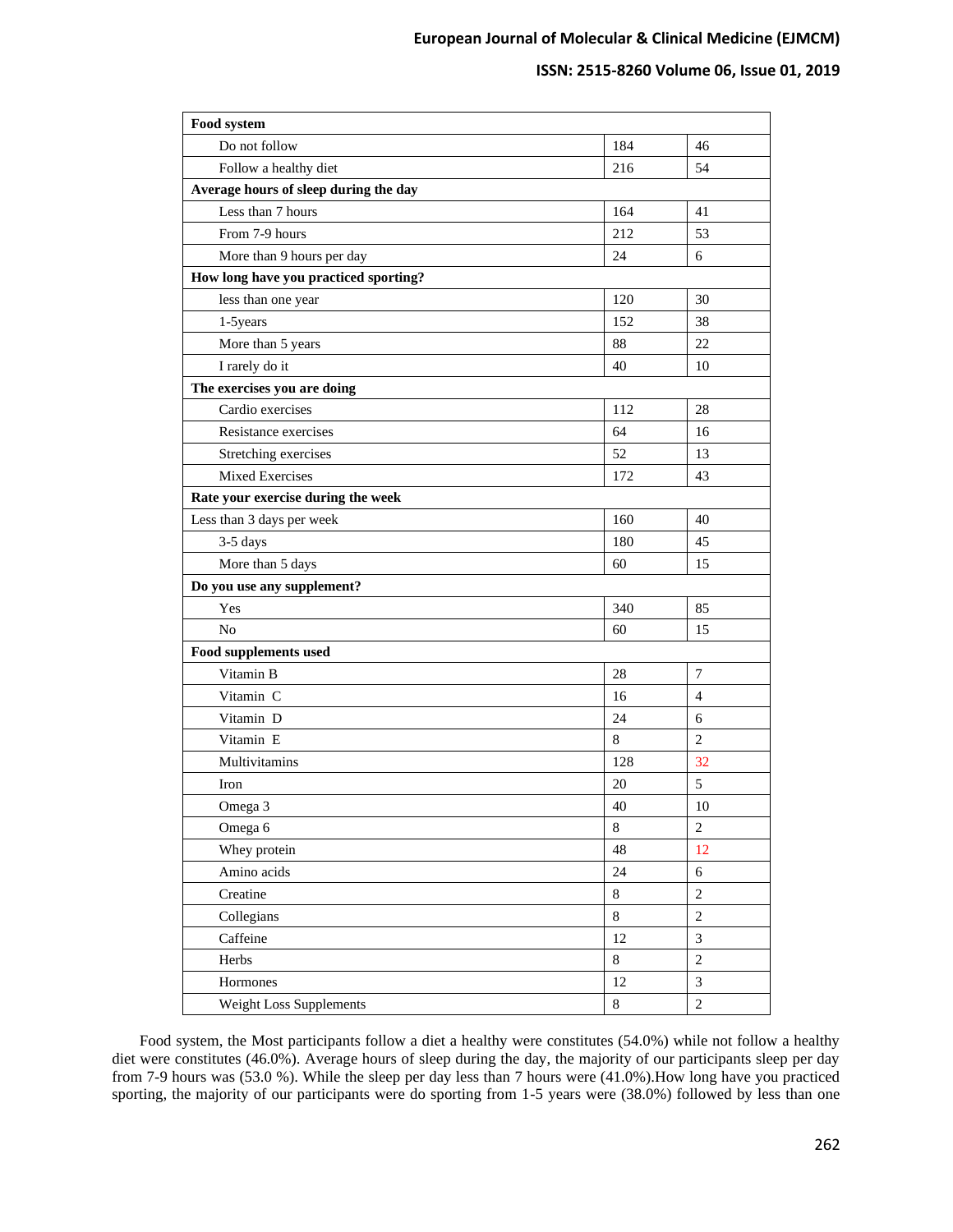## **ISSN: 2515-8260 Volume 06, Issue 01, 2019**

year (30.0 %).The exercises you are doing, the majority of our participants were do mixed exercises constitutes(43.0%). Followed by Cardio exercises were constituting (28.0%). Rate your exercise during the week, most of participants the rate of exercise during the week from 3-5 days per week was constitute (45.0 %). Followed by less than 3 days per week were constitute (40.0%). Do you use any supplement, most of participants the answer yes used supplement were constitutes (85.0%) Followed by answer not used supplement were constitute (15.0 %). Food supplements used, majority of our participants were used food supplements like Multivitamins , then Whey protein ,then Omega 3 constitutes ( 32.0% then 12.0 % then 10.0 ) , Followed by Vitamin B ,then Vitamin D ,then Amino acids were constituting  $(7.0\%$ ,  $6.0\%$ ,  $6.0\%$ ).

**Figure (1)**distribution of using any supplement and Food supplements used in study group in study group.



**Table (4):-** The Distribution for the source used to obtain information in study group

| The source used to obtain information  |     |                |  |  |  |
|----------------------------------------|-----|----------------|--|--|--|
|                                        | N   | $\frac{0}{0}$  |  |  |  |
| Internet                               | 100 | 25             |  |  |  |
| Magazines and newspapers               | 8   | 2              |  |  |  |
| Commercial ads                         | 12  | 3              |  |  |  |
| Friends                                | 72  | 18             |  |  |  |
| Trainees with you in the sports center | 60  | 15             |  |  |  |
| <b>Sports Trainer</b>                  | 88  | 22             |  |  |  |
| The doctor                             | 32  | 8              |  |  |  |
| Nutritionist                           | 16  | 4              |  |  |  |
| Magazines and scientific papers        | 8   | $\mathfrak{D}$ |  |  |  |
| Other                                  |     |                |  |  |  |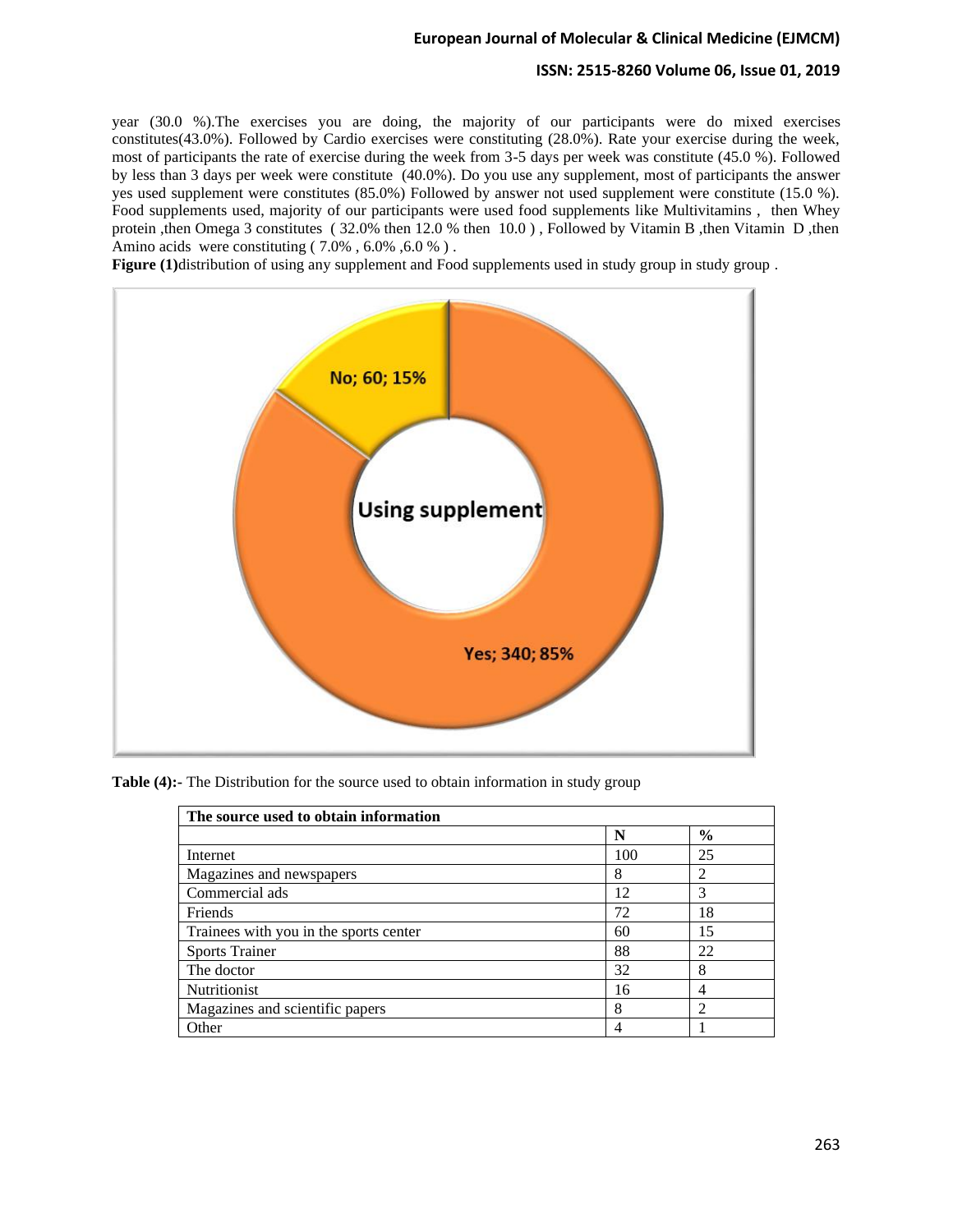# **ISSN: 2515-8260 Volume 06, Issue 01, 2019**

 The internet was the most sources to obtain information in study group were constitutes(25.0%) then the second source to obtain information was sports trainer and newspapers were constitutes (22.0%) than Friends were constitutes (18.0%)

**Table (5):-** Distribution of the relation between using supplements and demographic characteristicsdata

|                  |                                 | Yes $(n=340)$ | No $(n=60)$   |              | <b>Total</b>  |           | Chi-square    |             |             |
|------------------|---------------------------------|---------------|---------------|--------------|---------------|-----------|---------------|-------------|-------------|
|                  |                                 | ${\bf N}$     | $\frac{0}{0}$ | $\mathbf N$  | $\frac{0}{0}$ | ${\bf N}$ | $\frac{0}{0}$ | ${\bf X}^2$ | P-value     |
|                  | $<$ 25                          | 67            | 19.71         | 13           | 21.67         | 80        | 20            |             | ${<}0.001*$ |
|                  | 25-35                           | 114           | 33.53         | 18           | 30.00         | 132       | 33            |             |             |
| Age              | 35-45                           | 84            | 24.71         | $8\,$        | 13.33         | 92        | 23            | 24.413      |             |
|                  | 45-55                           | 54            | 15.88         | 6            | 10.00         | 60        | 15            |             |             |
|                  | $>55$                           | 21            | 6.18          | 15           | 25.00         | 36        | 9             |             |             |
| <b>Gender</b>    | <b>Male</b>                     | 252           | 74.12         | 40           | 66.67         | 292       | 73            | 1.437       | 0.231       |
|                  | Female                          | 88            | 25.88         | 20           | 33.33         | 108       | 27            |             |             |
| Marita status    | <b>Married</b>                  | 228           | 67.06         | 44           | 73.33         | 272       | 68            | 0.923       | 0.337       |
|                  | <b>Single</b>                   | 112           | 32.94         | 16           | 26.67         | 128       | 32            |             |             |
|                  | <b>Illiterate</b>               | 27            | 7.94          | 9            | 15.00         | 36        | 9             | 14.827      | $0.022*$    |
|                  | <b>Primary</b><br>certificate   | 34            | 10.00         | 10           | 16.67         | 44        | 11            |             |             |
|                  | Middle School<br>certificate    | 61            | 17.94         | 11           | 18.33         | 72        | 18            |             |             |
| <b>Education</b> | <b>Secondary</b><br>certificate | 36            | 10.59         | 12           | 20.00         | 48        | 12            |             |             |
|                  | diploma                         | 70            | 20.59         | 6            | 10.00         | 76        | 19            |             |             |
|                  | <b>BA</b>                       | 93            | 27.35         | 11           | 18.33         | 104       | 26            |             |             |
|                  | Postgraduate                    | 19            | 5.59          | $\mathbf{1}$ | 1.67          | 20        | 5             |             |             |
| Occupation       | Yes                             | 296           | 87.06         | 12           | 20.00         | 308       | 77            | 129.498     | $< 0.001*$  |
|                  | No                              | 44            | 12.94         | 48           | 80.00         | 92        | 23            |             |             |
|                  | $5000$                          | 131           | 38.53         | 21           | 35.00         | 152       | 38            | 0.692       | 0.708       |
| <b>Income</b>    | 5000-10000                      | 160           | 47.06         | 28           | 46.67         | 188       | 47            |             |             |
|                  | >10000                          | 49            | 14.41         | 11           | 18.33         | 60        | 15            |             |             |
|                  | Underweight                     | 105           | 30.88         | 11           | 18.33         | 116       | 29            | 26.096      | $< 0.001*$  |
| <b>BMI</b>       | <b>Normal</b>                   | 63            | 18.53         | 29           | 48.33         | 92        | 23            |             |             |
|                  | Overweight                      | 70            | 20.59         | 10           | 16.67         | 80        | 20            |             |             |
|                  | <b>Obese</b>                    | 102           | 30.00         | 10           | 16.67         | 112       | $28\,$        |             |             |
| <b>Smoking</b>   | <b>Non</b>                      | 147           | 43.24         | 49           | 81.67         | 196       | 49            | 30.142      | $< 0.001*$  |
|                  | Yes                             | 193           | 56.76         | 11           | 18.33         | 204       | 51            |             |             |

 Table5 show that a significant difference between age and using supplements in the study while Chi-square 24.413& p-value= 0.001. Most age of participants use supplements from 23-35years were constitute (30.0 %). Regarding the gender that no significant difference between using supplements and gender in the study while Chisquare  $1.437\&$  p-value  $0.911$  less than  $0.05$ . Most of participants male the answer yes use supplements were constitute (74. 12 % but 66.67 %) of male study group answer YES we use supplement. While the female answer by YES or NO use supplement equal were constitute (25.88% , 33.33%) . regarding education show that significant difference between education status and using supplements in the study while Chi-square 14.827& p-value more than P=0.022. Most of the BA education status of participants use supplements were constitute (27.35%). regarding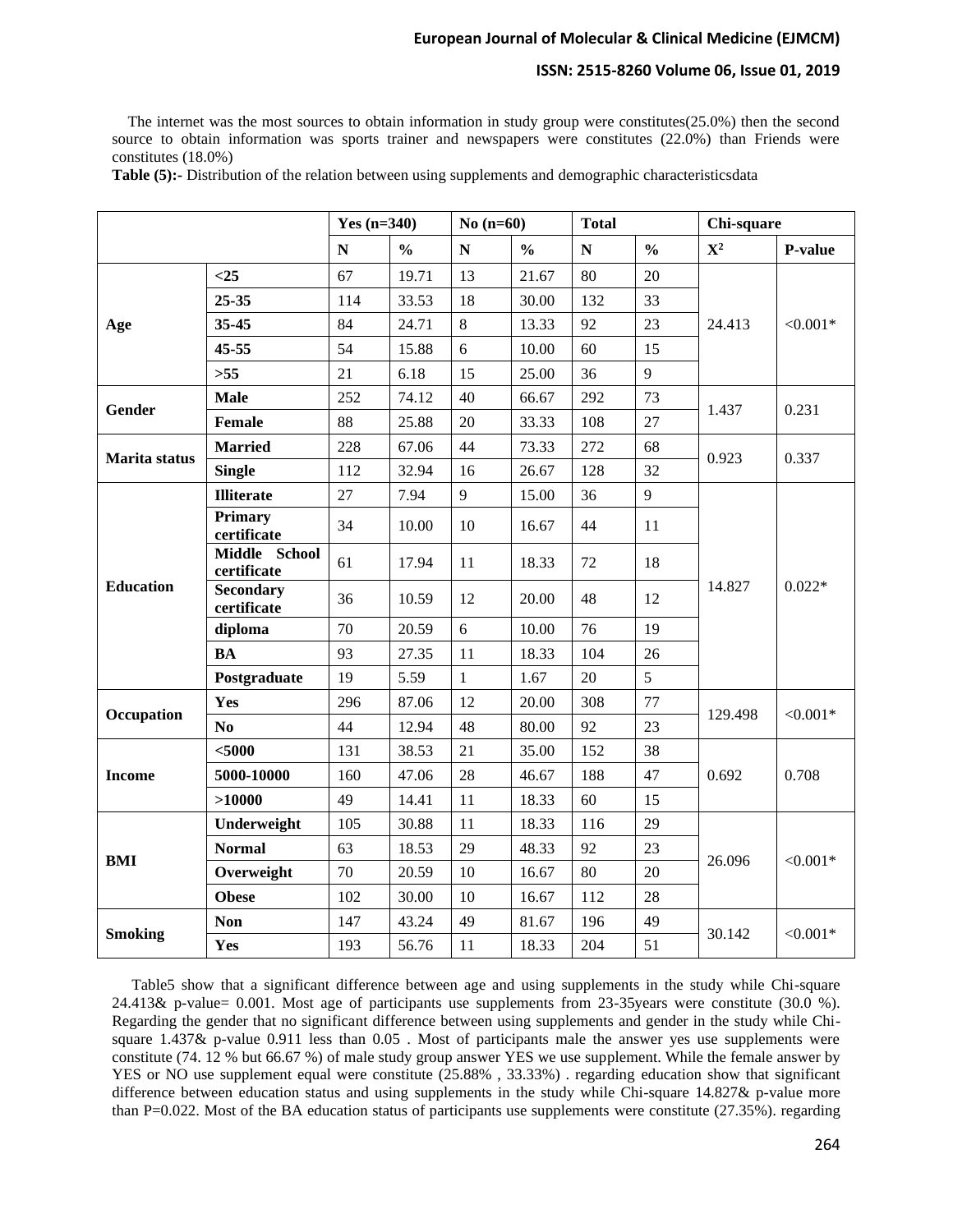# **ISSN: 2515-8260 Volume 06, Issue 01, 2019**

occupation show that a significant difference between occupation and using supplements in the study while Chisquare 129.498& p-value=0.001, regarding BMI show that a significant difference between BMI and using supplements in the study while Chi-square 26.096& p-value=0.001, also Smoking show that a significant difference between Smoking and using supplements in the study while Chi-square





#### **6. Discussion**

The present study demonstrated the high prevalence of dietary supplement use and its association with socio demographic and lifestyle factors in Adults in Makkah Almukrramah at King Saudi Arabia. The association between education level and dietary supplement use has been in study. A significant direct association of level of education and dietary supplement use in the adult population. significantly higher consumption of vitamins and/or mineral food supplements in males with educational status . Our present study supports the above findings showing a significant direct association between level of education and food supplements used in study group While Chisquare  $14.827 \& P \, 0.022$  While p-value more than  $0.05$ .

 Studies across completely different populations and sex show a healthier manner related to dietary supplement (men and women) that dietary supplement use. Participants lack correct data and basic information concerning aspect effects, importance of doctor's prescription and reliable supply. A doable cause for this unknowingness might be the shortage of correct counseling and suggestions concerning healthy diet from time to time via reliable sources like physicians and consultants. This study has some limitations and will be thought of before extrapolating the results to the overall public. These findings can't be generalized thanks to little sample size, that isn't representative of the population in Kingdom of Saudi Arabia. Thanks to the cross-sectional style of this study, the reported associations, significantly with relevance socio demographic/lifestyle characteristic and health outcomes couldn't establish relation .

# **7.Conclusions**

The findings of this study facilitate an understanding of why dietary supplement use is so widespread. It shows that there is a gap in the risk perception between trainers, dietitians and gym members regarding this issue. This study can constitute a basis for recommendations for the Health Ministry and for sports associations to increase the importance of apprising gym members about the uncertainty and about the importance of judicious consumption, while providing clear information about supplements

### **8.References**

- 1. Aboelfetoh, N. M., AbdElmawgod, M. M., Ejaz, S., Abukanna, A., & Hamad, A. (2015). Nutritional problems of elderly population of Arar City KSA. *American Journal Of Science*, *11*, 8-13.
- 2. Abusaaq, H. I. (2015). population aging in Saudi Arabia. *Economic Research Department, Saudi Arabian Monetary Agency, working Paper, WP/15/2*.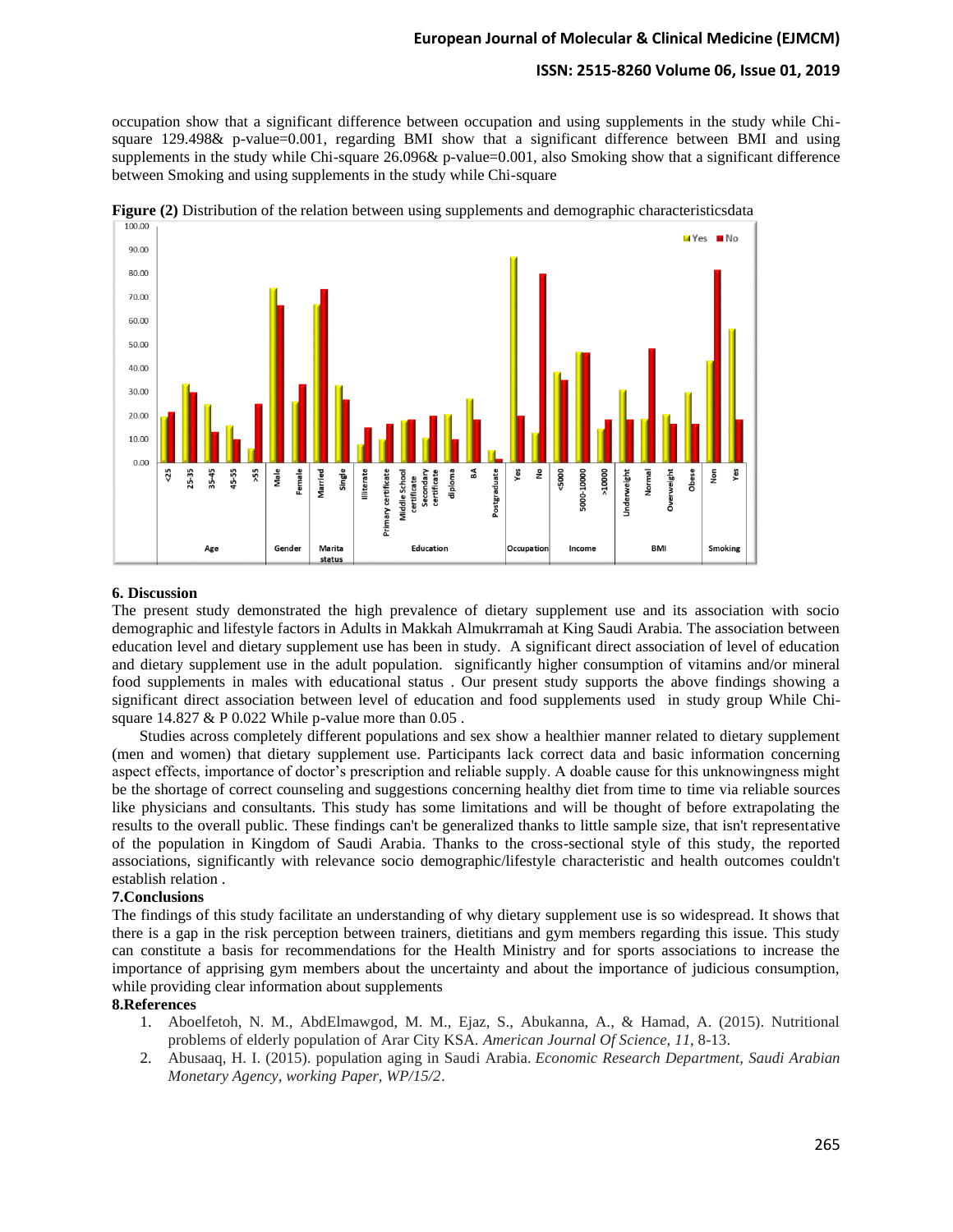#### **ISSN: 2515-8260 Volume 06, Issue 01, 2019**

- 3. London, J. (2019). *Dressing on the Side (and Other Diet Myths Debunked): 11 Science-based Ways to Eat More, Stress Less, and Feel Great about Your Body*. Grand Central Life & Style.
- 4. Naqvi, A. A., Ahmad, R., Elewi, A. A. W., AlAwa, A. H., &Alasiri, M. J. (2018). Dietary supplement use among undergraduate male students in health and non-health cluster colleges of a public-sector university in Dammam, Saudi Arabia. *BMC complementary and alternative medicine*, *18*(1), 1-11.
- 5. Gardiner, P., Phillips, R. S., & Shaughnessy, A. F. (2008). Herbal and dietary supplement-drug interactions in patients with chronic illnesses. *American family physician*, *77*(1), 73-78.
- 6. World Health Organization. (2017). *WHO best-practice statement on the off-label use of bedaquiline and delamanid for the treatment of multidrug-resistant tuberculosis* (No. WHO/HTM/TB/2017.20). World Health Organization.
- 7. Liu, J. X., Goryakin, Y., Maeda, A., Bruckner, T., &Scheffler, R. (2017). Global health workforce labor market projections for 2030. *Human resources for health*, *15*(1), 1-12.
- 8. Khattab, H. A., & Al-Saadoun, E. T. (2016). Nutritional assessment of institutionalized elderly in Makkah region, Saudi Arabia. *Bioscience Research*, *13*(1), 43-64.
- 9. Salami, A., Ghaddar, A., Aboumrad, E., &Joumaa, W. H. (2017). Dietary Supplement Use in Sport Gyms in Lebanon: Are They Necessary and are There Side-Effects?. *International Journal of High Risk Behaviors and Addiction*, *6*(1).
- 10. Lawrence, M. E., & Kirby, D. F. (2002). Nutrition and sports supplements: fact or fiction. *Journal of Clinical Gastroenterology*, *35*(4), 299-306.
- 11. Murray, C. J., Abraham, J., Ali, M. K., Alvarado, M., Atkinson, C., Baddour, L. M., ... & Lopez, A. D. (2013). The state of US health, 1990-2010: burden of diseases, injuries, and risk factors. *Jama*, *310*(6), 591- 606.
- 12. Mokdad, A. H., Ballestros, K., Echko, M., Glenn, S., Olsen, H. E., Mullany, E., ... & US Burden of Disease Collaborators. (2018). The state of US health, 1990-2016: burden of diseases, injuries, and risk factors among US states. *Jama*, *319*(14), 1444-1472.
- 13. Alshammari, S. A., AlShowair, M. A., &AlRuhaim, A. (2017). Use of hormones and nutritional supplements among gyms' attendees in Riyadh. *Journal of family & community medicine*, *24*(1), 6.
- 14. Alkohaiz, M. A. (2018). Educational, financial, and social needs of families of children with multiple disabilities in Saudi Arabia.
- 15. Burns, R. D., Schiller, M. R., Merrick, M. A., & Wolf, K. N. (2004). Intercollegiate student athlete use of nutritional supplements and the role of athletic trainers and dietitians in nutrition counseling. *Journal of the American Dietetic Association*, *104*(2), 246-249.
- 16. Attlee, A., Haider, A., Hassan, A., Alzamil, N., Hashim, M., &Obaid, R. S. (2018). Dietary supplement intake and associated factors among gym users in a university community. *Journal of dietary supplements*, *15*(1), 88-97.
- 17. Bailey, R. L., Gahche, J. J., Miller, P. E., Thomas, P. R., & Dwyer, J. T. (2013). Why US adults use dietary supplements. *JAMA internal medicine*, *173*(5), 355-361
- 18. Druker, I., &Gesser-Edelsburg, A. (2017). Identifying and assessing views among physically-active adult gym members in Israel on dietary supplements. *Journal of the International Society of Sports Nutrition*, *14*(1), 37.
- 19. Aljaloud, S. O., & Ibrahim, S. A. (2013). Use of dietary supplements among professional athletes in Saudi Arabia. *Journal of nutrition and metabolism*, *2013*
- 20. Jawadi, A. H., Addar, A. M., Alazzam, A. S., Alrabieah, F. O., Al Alsheikh, A. S., Amer, R. R., ... &Badri, M. (2017). Prevalence of dietary supplements use among gymnasium users. *Journal of nutrition and metabolism*, *2017*
- 21. Bianco, A., Mammina, C., Paoli, A., Bellafiore, M., Battaglia, G., Caramazza, G., ... &Jemni, M. (2011). Protein supplementation in strength and conditioning adepts: knowledge, dietary behavior and practice in Palermo, Italy. *Journal of the International Society of Sports Nutrition*, *8*(1), 1-6.
- 22. Qato, D. M., Wilder, J., Schumm, L. P., Gillet, V., & Alexander, G. C. (2016). Changes in prescription and over-the-counter medication and dietary supplement use among older adults in the United States, 2005 vs 2011. *JAMA internal medicine*, *176*(4), 473-482.
- 23. Al-Assaf, A. H., & Al-Numair, K. S. (2007). Body mass index and dietary intake of Saudi adult males in the Riyadh region-Saudi Arabia. *Pakistan Journal of Nutrition*.
- 24. Rehm, C. D., Peñalvo, J. L., Afshin, A., &Mozaffarian, D. (2016). Dietary intake among US adults, 1999- 2012. *Jama*, *315*(23), 2542-2553.